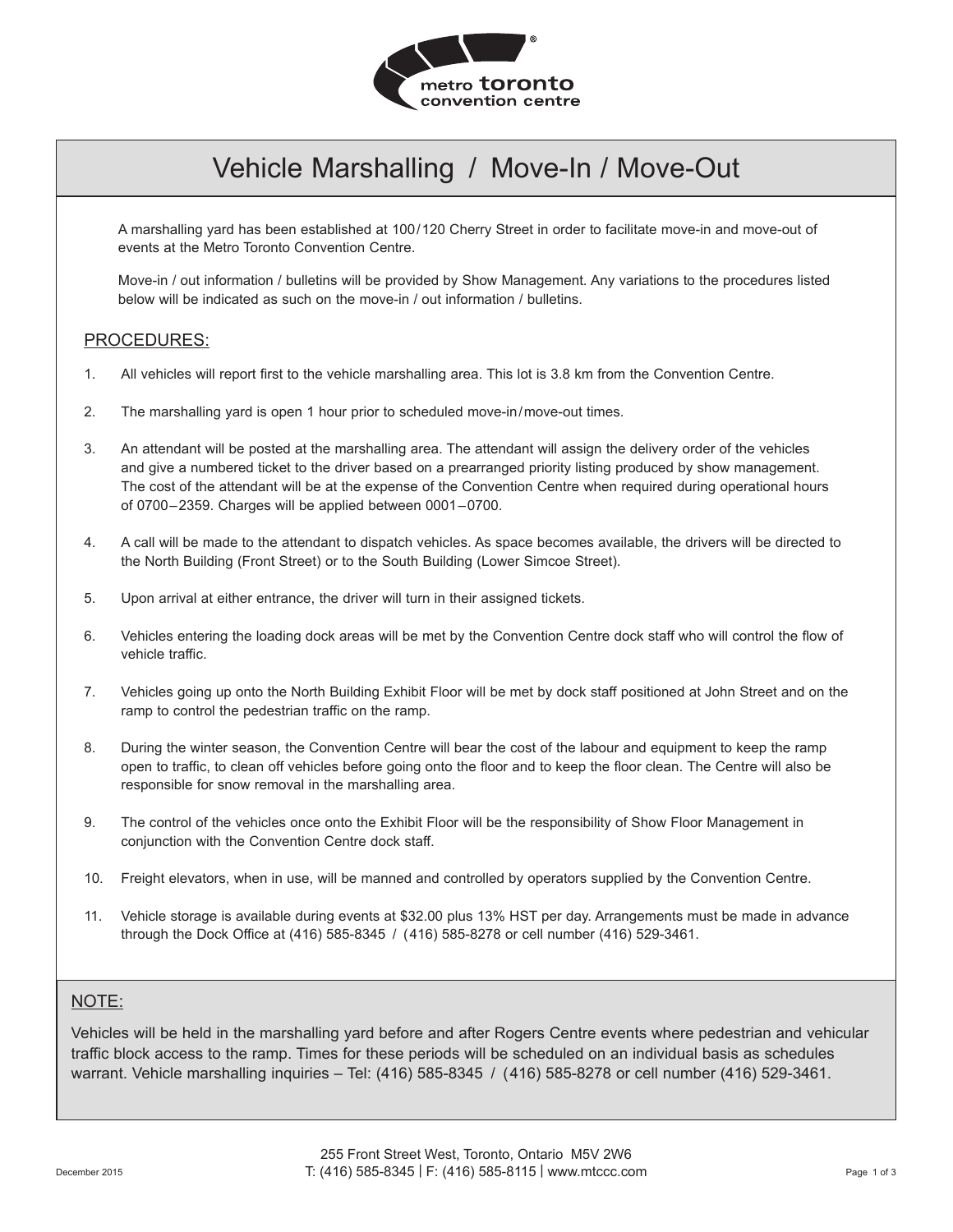

## Vehicle Marshalling / Move-In / Move-Out

Directions from the Cherry St. Marshalling Yard to the Metro Toronto Convention Centre:

**(A) Directions to the Metro Toronto Convention Centre North Building, West Ramp**

- 1. Head north on Cherry St. (toward Lakeshore Blvd.)
- 2. Slight left onto Lake Shore Blvd.
- 3. Turn right onto Lower Simcoe St.
- 4. Turn left onto Wellington St.
- 5. Turn left onto John St.
- 6. Head through the intersection and up the West Ramp

*Entrance to the Exhibit Hall(s) will be to your left.*

**(B) Directions to the Metro Toronto Convention Centre North Building, East Loading Dock & West Freight Elevator**

- 1. Head north on Cherry St. (toward Lakeshore Blvd.)
- 2. Slight left onto Lake Shore Blvd.
- 3. Turn right onto Lower Simcoe St.
- 4. Turn left toward the Convention Centre Internal St.

*Entrance to the East Loading Dock will be immediately to your left. Entrance to the West Freight elevator: continue through Internal St. towards the parking exit, Loading Docks for West Freight will be to your immediate right.*

**(C) Directions to the Metro Toronto Convention Centre South Building, Loading Dock & Truck Elevator**

1. Head north on Cherry St. (toward Lakeshore Blvd.)

- 2. Slight left onto Lake Shore Blvd.
- 3. Turn right onto Lower Simcoe St.

*Entrance to Loading Dock will be immediately to your left. Entrance to the Truck Elevator is 80m ahead to your left.*